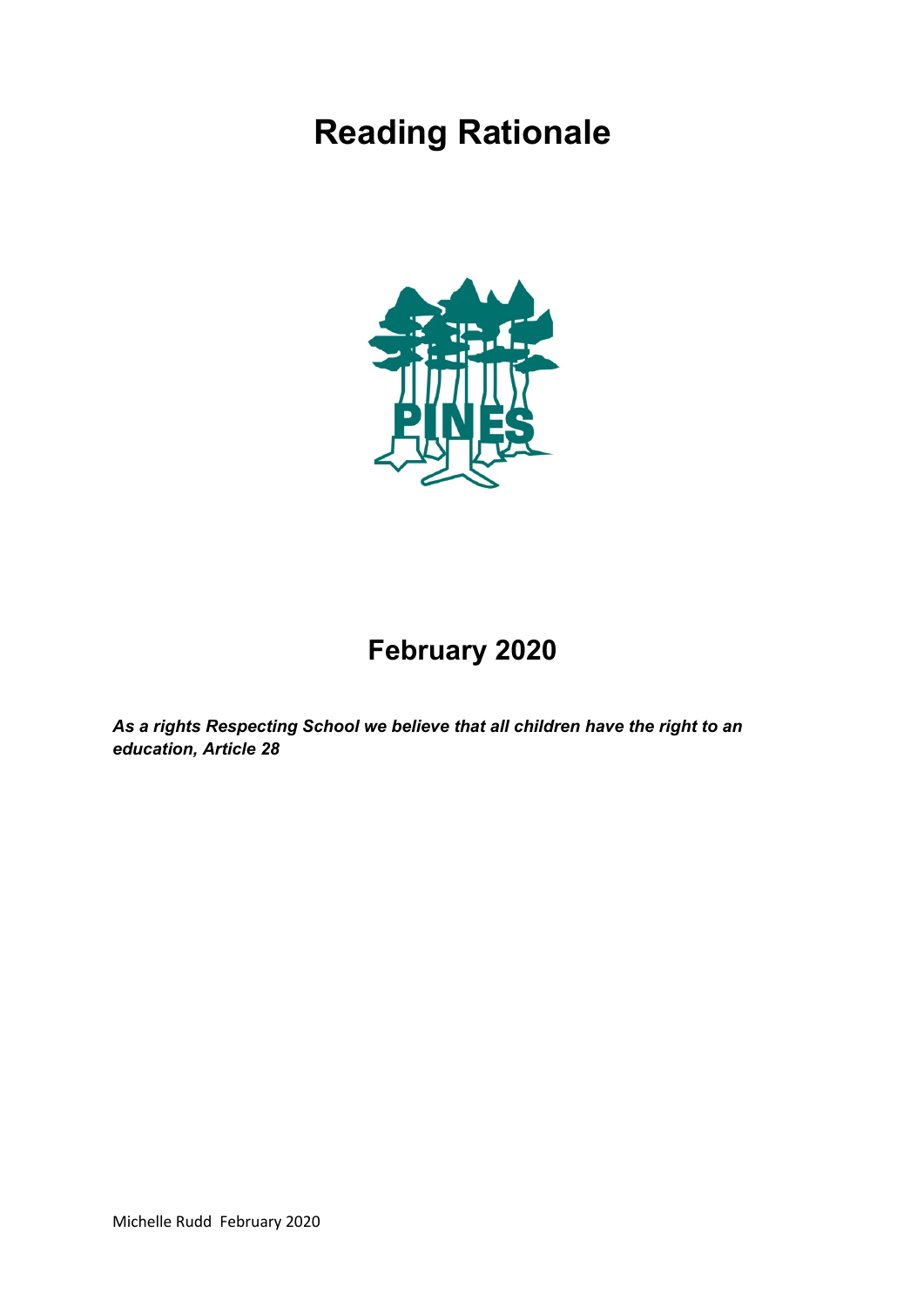# **The Pines Special School Reading Rationale**

Reading is a fundamental part of the learning experience at The Pines and the pupils are given a variety of reading opportunities, where appropriate, including:

Whole class reading, Small group reading, Guided reading, Daily phonics (RWI) Regular independent reading, Home reading activities/books Timetabled allocations for use of the school library. Cross curricular reading Access to interventions for struggling readers in KS2 – Lexia, a computer based reading programme. Access to Lexia in KS3 as a weekly reading slot.

*Much of the programme of study is taught through English lessons and daily phonics sessions.* 

# **Reading for Children with Autism**

"Children with Autism can face distinct challenges in learning to read. Autism is a spectrum, so the range of challenges is different for every child. But for many young children with Autism, it affects the development of foundational language and social skills. This impacts reading readiness**,** comprehension skills**,** and a child's overall approach to learning**.** This is why it's especially important to explicitly provide children with Autism the tools to help them become successful readers.

# **Aims:**

- To raise standards in reading
- To have a consistent approach to reading across the school.
- For all children to learn and practise appropriate and effective reading skills appropriate to their stage of development.
- For all children to have access to Read, Write Inc when appropriate.
- To Develop positive attitudes to reading that ensure reading is an enjoyable and meaningful experience.
- Use reading as a fundamental part of all curriculum planning and development.
- Develop a range of reading strategies that allow children to tackle reading problems and the wider curriculum with confidence.
- Read and respond to a variety of texts whilst developing an increased level of fluency and independence.
- For all staff to use and model the agreed conventions outlined in this document, thus providing consistency and continuity throughout the school community.
- To develop functional reading skills for all learners to equip them with skills for their future.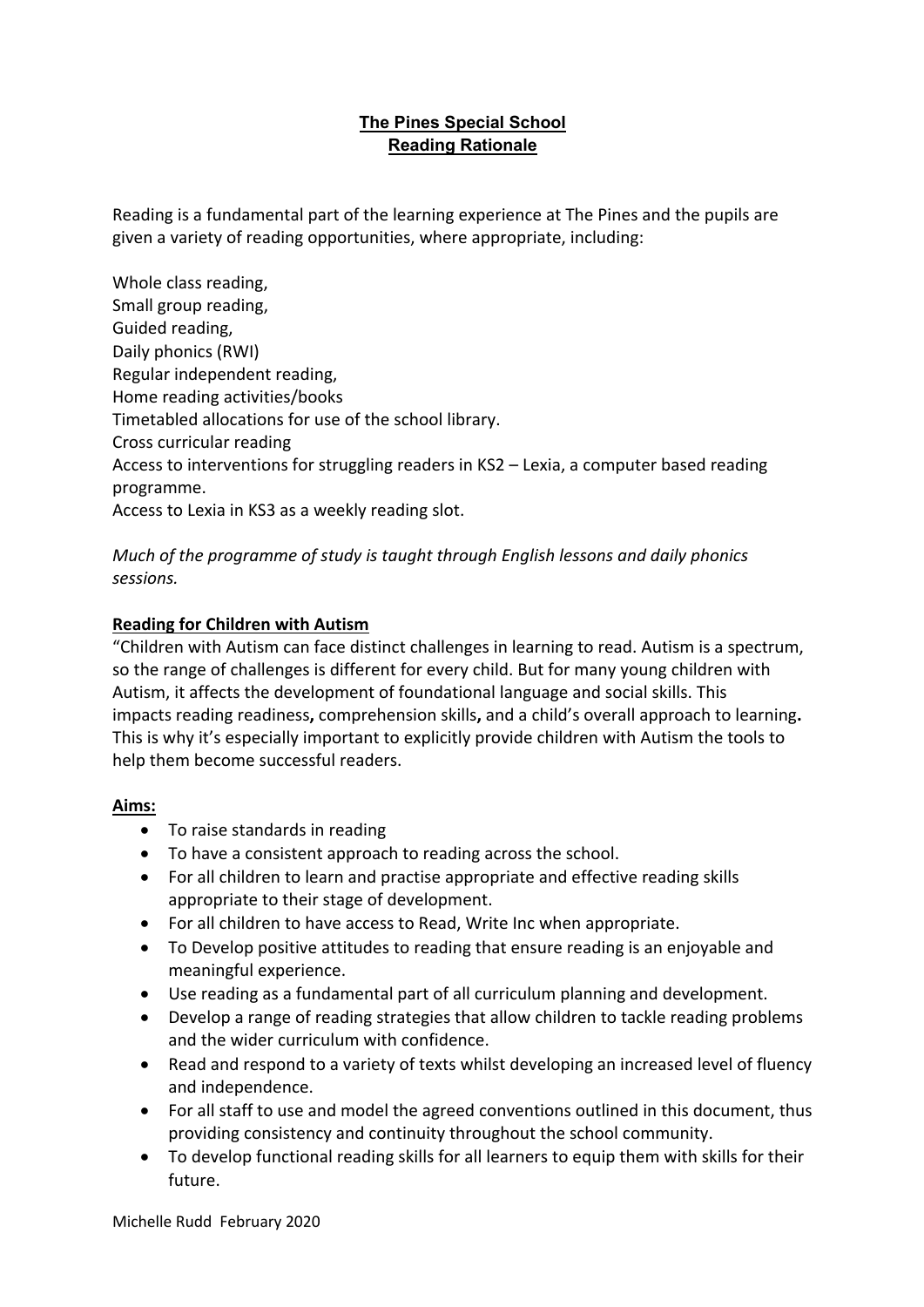# **Teaching and Learning**

Teaching and learning reading is one of our main priorities at The Pines. It is a skill which underpins a child's ability to access the wider curriculum and allows them to broaden their vocabulary and develop imaginations. To ensure that pupils at The Pines are given the best opportunity to succeed, we ensure that pupils are given daily reading/phonics teaching that builds skills in letter/sound recognition, blending and segmenting, fluency and comprehension and additional reading for pleasure time (class and school library). All children will be taught functional reading skills to enable them to access opportunities after The Pines.

#### **Read, Write, Inc**

*Read Write Inc.* is a literacy programme developed by Ruth Miskin. Read, Write Inc is taught at The Pines through 1:1 tutoring or in small groups. Due to the fast paced learning and differing abilities in each class whole class teaching is not suitable for our children. Read, Write Inc is used to systematically teach all of the common sounds in the English language, help the children to recognise the sounds and then to 'sound-blend' them into words for reading and writing.

When appropriate children will:

- learn 44 sounds and the corresponding letters/letter groups using simple picture prompts.
- learn to read words using Fred talk (pronouncing each sound in the word one at a time) and sound blending (putting those sounds together).
- read from a range of storybooks books matched to their phonic knowledge.
- develop comprehension skills in stories by answering discussion questions.

#### **Independent reading.**

All children have access to independent reading time with both the class teacher and teaching assistants. Clear learning intentions are identified during this reading time. Books are at a level that is appropriate to the child. (Children's reading levels are based on the end of year YARC reading assessment). If a child is not yet ready for a reading book then they are given opportunities to look at picture books or have shared reading time with an adult. All independent reading sessions are recorded on The Pines Reading Record sheet and are kept in a classroom reading folder. All comments recorded relate directly to the learning intention.

#### **Whole class/Shared Reading and small group reading**

All classes have access to whole class or small group reading. This is often taught through Attention Autism techniques to engage the children and maintain their attention. In classes where children are able to sit for longer periods reading is often taught as a whole class session with use of symbols to help aid understanding. The texts chosen are linked to the half termly topic and the text being read will usually lead into the children's main activities.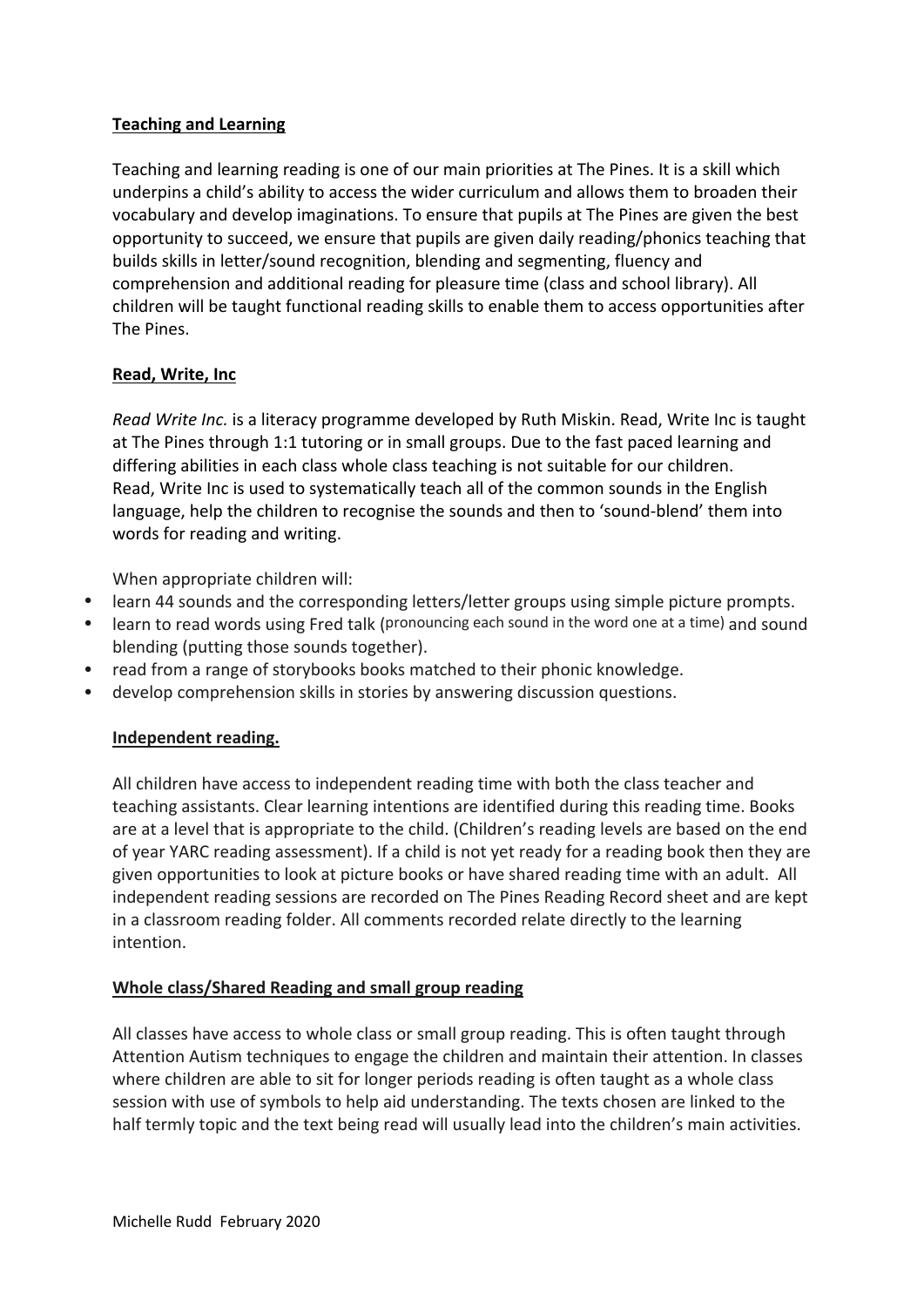Small group reading may also be taught through a guided reading session ensuring all children in the group are of a similar reading level. Children are required to take turns reading, answering questions and maybe completing work based around their comprehension of the text.

#### **York Assessment of Reading Comprehension (YARC)**

Where appropriate children will take part in a reading assessment at the end of the year. There are three parts to the YARC assessment dependant on the child's reading ability.

#### **Early Reading (age 4-7)**

The early reading suite comprises four short tests specifically designed for 4-7 year olds or older pupils with reading difficulties. These tests assess a pupil's phonological skills, alphabetic knowledge and word reading in a time-efficient and flexible way.

#### **Passage Reading Primary (age 5-11)**

Comprising fiction and non-fiction texts, the passage reading primary suite has been developed to identify the reading (decoding) and comprehension skills of 5-11 year olds or older pupils with reading difficulties. It assesses accuracy, reading rate and comprehension in one single test.

#### **Passage Reading Secondary (age 12-16)**

The passage reading secondary suite comprises a series of fiction and non-fiction passages for 11-16 year olds. Designed to be read silently, the test assesses reading accuracy, fluency and comprehension.

The YARC assessments provide an in-depth analysis of reading and comprehension skills for children. It identifies specific problems with word recognition, reading fluency or reading comprehension and informs on the best and most appropriate interventions to support the individual. Children's progress is monitored yearly (by the English lead) and interventions, where necessary, are discussed with class teachers and are actioned.

#### **Resources**

All classrooms have book areas that are stocked with a range of fiction and non-fiction texts appropriate to the learner's levels. The school library has a selection of fiction and nonfiction reading material from a wide range of genres and topics. Additionally, Primary and Secondary have a stock of banded books for teachers and children to access for independent reading purposes. High interest, low level books are available for older children who are not yet reading at age related level.

Further phonics and reading resources are located in the English cupboard in the main foyer and are accessible for all Key Stages.

Big Books and story sacks are located in the cupboard by the KS3 library and computing suite.

# **Parent/Carers & the Community**

We engage with parents through parent group meetings that demonstrate how we teach reading using phonics, including how to read with a child to foster enjoyment. Every child has a home/school reading diary; it is the school's expectation that these are used as a